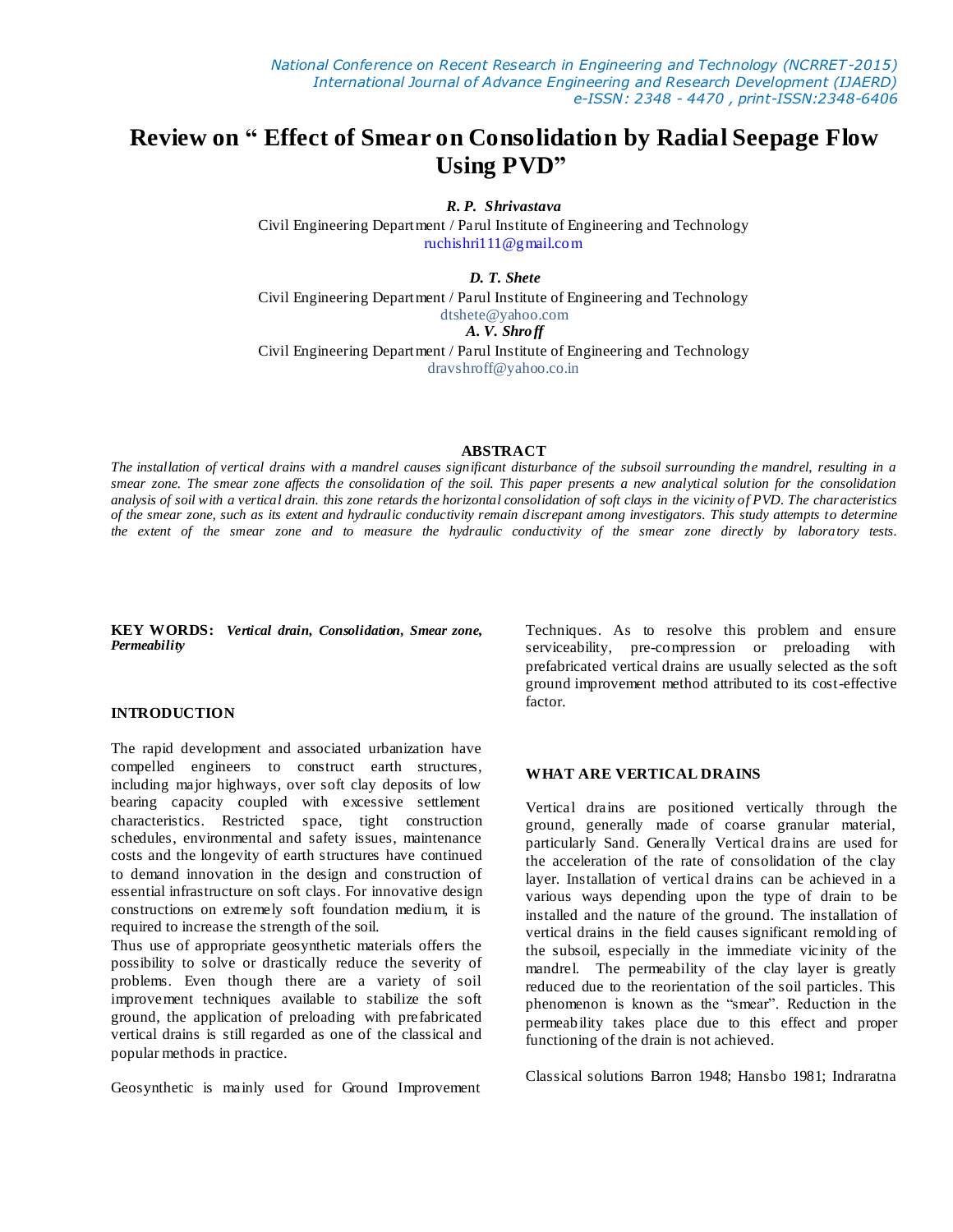and Redana 1997 have considered the influence of the smear zone with an idealized two -zone model, where the smear zone is the disturbed region in the immediate vicinity of the drain, and the outer zone is the intact undisturbed region.



Fig: 1 PVD installed to reduce the drainage path

## **HISTORICAL BACKGROUND AND PROGRESS**

According to Holtz et al. (1991), the American engineer D.J. Moran first proposed the use of sand drains as a means for deep stabilization in 1925. Following this, the first practical sand drain installation were constructed in California a few years later. In the last 20 years, a large number of prefabricated drains have appeared on the market. Till 1970, most of the drains used were vertical sand drains, mainly using close-ended mandrels, which produced a large smear zone. In 1950, jetted sand drains came into use in Netherlands, but it had problems of additional costs of large jetting pumps and difficulties in driving out large quantities of water. First use of smaller diameter band-shaped cardboard wicks was by KJELLMAN (1970). In Sweden in the mid to late 1930's, Kjellman began experiments and obtained patents on the first prototype of a prefabricated drain made entirely of cardboard. It was soon discovered that the prefabricated drains were subject to undesirable rapid deterioration, particularly near the top of the drained clay layers. Even with these difficulties, Kjellmall wick drains have been used occasionally in both Europe and Japan during the past 50 years (Holtz et al., 1991). However, until the early 1970s, the vast majority of vertical drains installed in the world were sand drains. In 1971, Wager improved on the Kjellman wick by using a grooved plastic polyethylene core in place of the cardboard. This drain was called Geodrain and the first models utilized Kraft paper filters. Later models were provided with non woven textile filters (Holtz et al., 1991). Recent trends are inclined to the use of Prefabricated Vertical Drains (PVD) using man-made fabrics like Polyethylene, Polyvinyl chloride, Polyester & Polypropylenes and the latest trend is to use the PVD having starch based plastic cores, or otherwise the use of Electro-Conductive PVD

## **CHARACTERISTICS OF PVD**

A prefabricated vertical drain can be defined as any prefabricated material or product consisting of synthetic filter jacket surrounding a plastic core having the following characteristics:

a) Ability to permit pore water in the soil to seep into the drain

b) A means by which the collected pore water can be transmitted along the length of the drain.

The jacket material consists of non-woven polyester or polypropylene geotextiles or synthetic paper that function as physical barrier separating the flow channel from the surrounding soft clay soils and a filter to limit the passage of fine particles into the core to prevent clogging.

The plastic core serves two vital functions, namely: to support the filter jacket and to provide longitudinal flow paths along the drain even at large lateral pressures. Typical prefabricated drain products are shown in Fig. 3.



Fig. 2 Component of PVD





## **INSTALLATION METHODS OF VERTICAL DRAINS**

Vertical Drains can be used in low permeability soils (clays, silts) and can significantly increase the rate of consolidation. Prefabricated Vertical Drains consist of a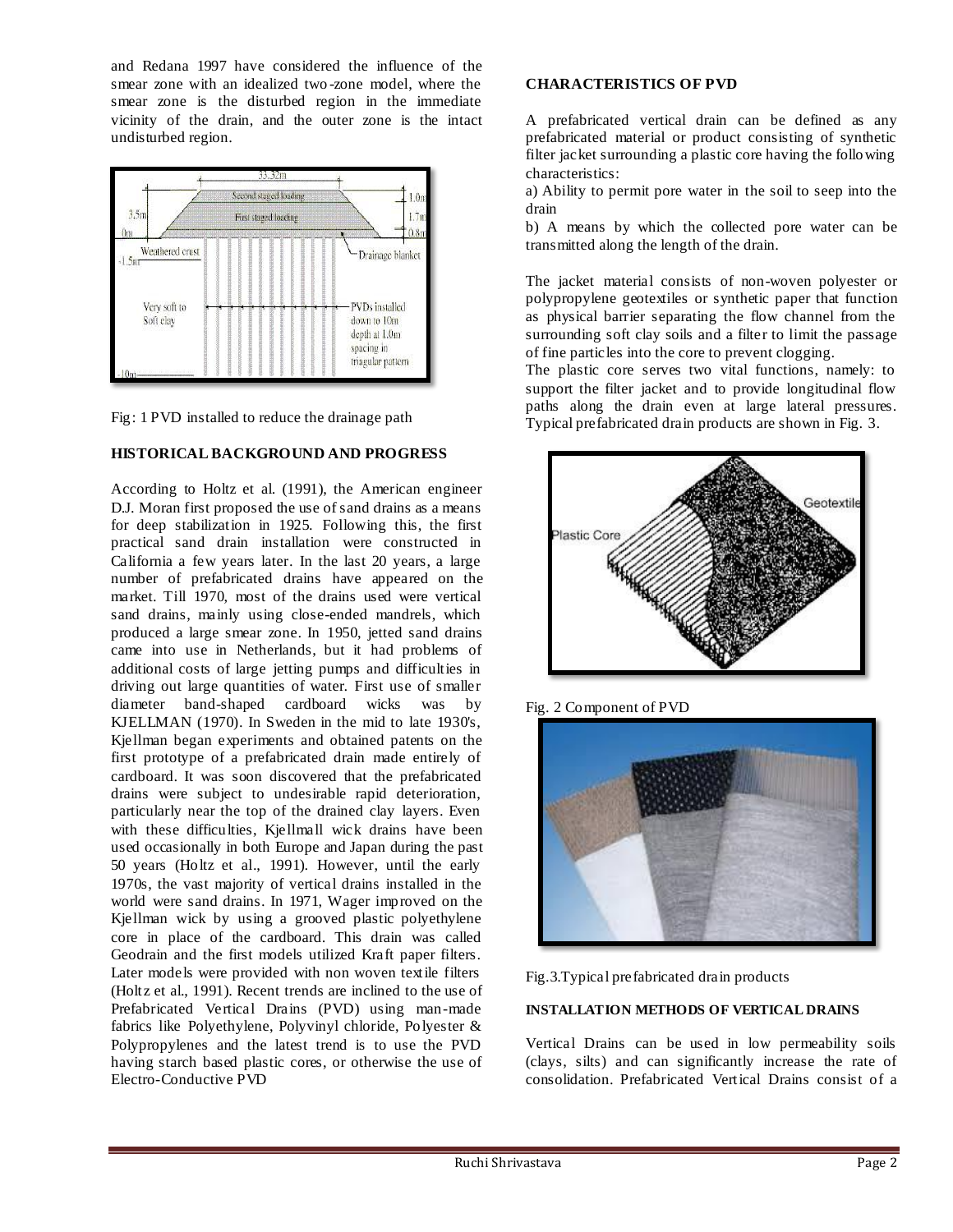flexible plastic core (flat or cylindrical in shape) wrapped in a spun-bond filter fabric and can be installed to depths of more than 50 m. Depending on the type and nature of the soils to be treated, it is also possible to install sand or stone drains.

- 1. PVD are installed by pushing a hollow steel mandrel which houses the wick drain material itself. The mandrel is driven into the ground by a mast attached to an excavator. 2
- 2. At the base of the mandrel, the wick material is looped through a steel anchor which holds the drain securely in place. Once the required depth or refusal is reached, the mandrel is extracted while the drain stays anchored at depth. Once the mandrel has been fully extracted from the ground, the drain is cut about 15 to 20 cm above the working platform.
- 3. To be able to push the mandrel into the ground, the tip resistance of the soils ( particularly, the working platform made of draining granular material as well as any geotextiles layer should not exceed about 5 MPa. In the case of very stiff soils, the mandrel may be vibrated or hammered into the ground or predrilling might be required

## **SMEAR ZONE**

The installation of PVDs requires the use of a steel mandrel, which firmly clamps the drain during its insertion into the ground. Accompanying the mandrel is an anchor plate fixed to the bottom of the drain, which serves to prevent soil from entering the drain and to keep the drain in place upon removing the mandrel. Below is a simple diagram of the anchoring system.



Fig: 4. Drain, Mandrel and Anchor Plate

As the mandrel is pushed downward and upon its removal once the drain is in place, it disturbs the soil surrounding the drain producing shear strains and displacement that decrease its hydraulic conductivity.

Minimizing the mandrel cross sectional area will reduce potential for soil displacement and disturbance. It may be suitable to taper the mandrel tip, as long as the stiffness is not sacrificed. For soil profiles with many different layers, large kh/kv ratios, the laying may enhance horizontal permeability. It is possible to retard the lateral seepage of pore water into the drains by smearing of pervious and less pervious layers. Static pushing is preferred to drive or vibrating the mandrel in sensitive soil, but may cause buckling or wobbling of the mandrel. An idealization of the mandrel disturbance area is shown in Figure 5.



Fig.5**.** Idealization of the mandrel disturbance area

## **APPROXIMATION OF THE DISTURBED ZONE AROUND THE MANDREL**

Although there have been numerous studies conducted to assess properties of the smear zone including range, shape, and effect on hydraulic conductivity, there is no precise consensus among researchers. Nevertheless, some generalities are listed below: The larger the mandrel, the larger the smear zone. The shape of the mandrel affects the shape of the smear zone. Square/Circular Mandrel – Square/Circular Smear Zone Rectangular Mandrel – Ellipsoidal Smear Zone The outer boundary of the Smear Zone has been found to range from 4-18 times the equivalent mandrel radius. The overlap of smear zones from adjacent drains complicates smear zone calculations further.

## **SMEAR EFFECTS AND DISTURBANCES**

The effect of various thicknesses of smear was first considered by Barron (1948). Barron assumed the analysis for the ratio of permeability in the undisturbed and smear zones was 10.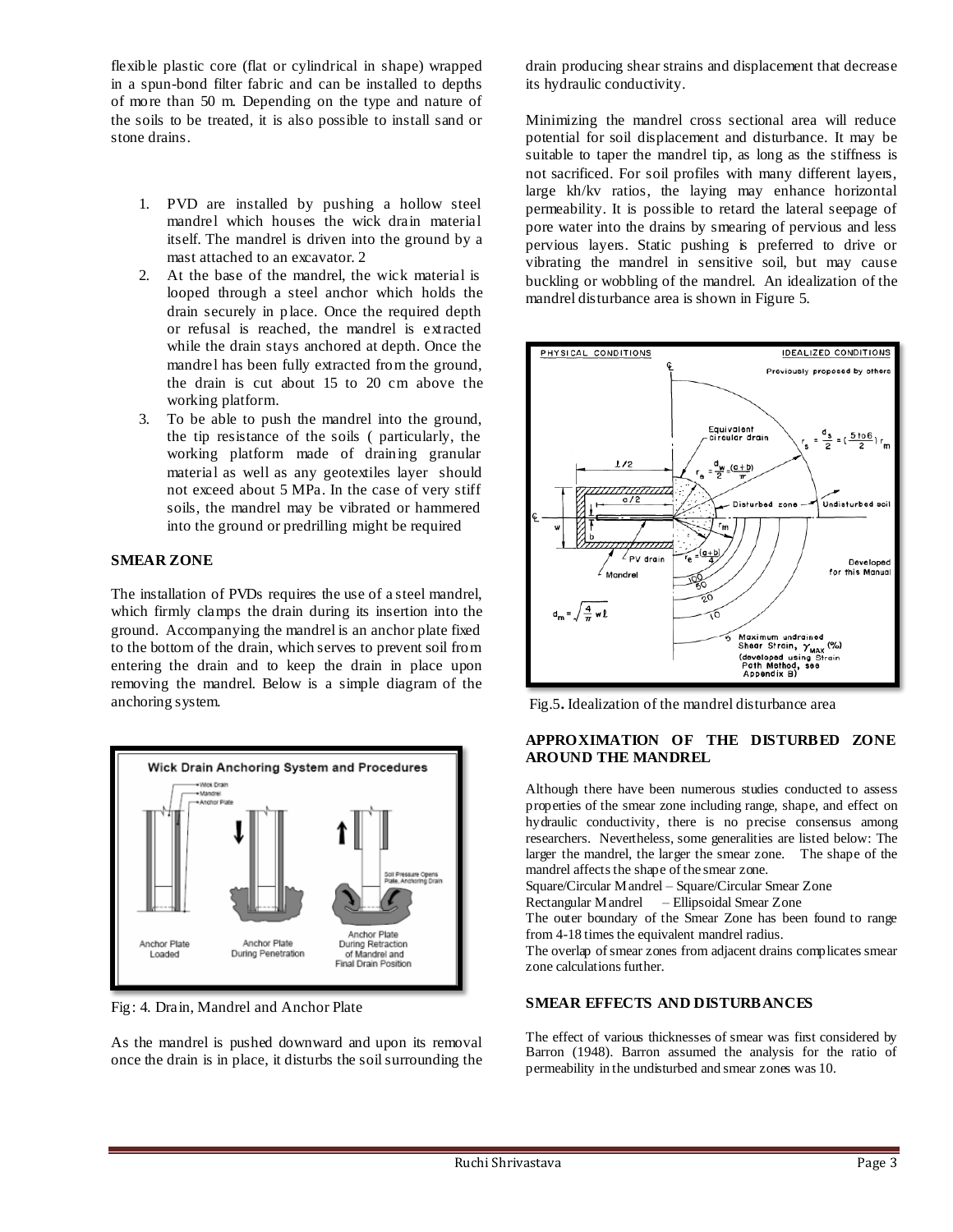Barron showed that if the thickness of the smear zone was 1/6th of the drain radius, the time to achieve a particular degree of consolidation would be increased by about 20%. If the thickness of the smear zone was increased to twice the drained radius, then the effect would be approximately to double the consolidation time

Cassagrande and Poulos (1969) concluded that the permeability of the smear zone could be considerably less than the 1/10th of that of the undisturbed soil, and possibly as little as 1/1000.

In the case of an 18 in. (457 mm) dia. driven casing, a typical size for main sand drain installations, the thickness of the remolded zone would be about 90 mm. The effect of such a thick smear zone of greatly reduced permeability would be to negate any potential beneficial effects of such a drain. Cassagrande's and Poulos (1969) concluded that drains installed by displacement methods were generally uneconomic and failed to produce any beneficial effects in many cases. A controversy generally arises in cases where the band-drains installed by displacement methods produced good results. In such a case, it is necessary to examine the effect of area of the soil/drain interface after installation of the drain. The modern band-drains are generally 100 mm in width, about 4mm thick, and are installed using a lance about 140mm wide by 30 to 40mm thick. This produces a smeared zone about 10mm thick would be expected along the wall of the hole made by the lance

After a period of time, the smear zone would lie against the filter layer of the drain McGown and Sweetland (1973) and Marks (1975) showed that a fabric filter initially allows the finer soil particle to pass through the filter, i.e. piping occurs. As these smaller particles pass through the fabric, a bridging network of the larger soil particles builds up adjacent to the drain, thus forming a natural graded filter within the soil, the thickness of which was found to be several millimeters.

The effect of the piping is to remove the clay particles from the smeared zone immediately adjacent to the drain. Too large a pore size will permit continuous piping of the soil leading eventually to a significant loss of ground, and clogging of the drain if the upward velocity of the water is less than the settling velocity of the heavier particles. Too small a pore size will produce a finer soil filter than desired. This will not only reduce the thickness of the soil filter and therefore restrict the amount of smear removed, but will also a produce a soil filter of low permeability, significantly effecting the efficiency of the drain installation Field and laboratory experience by the fabric manufacturers has shown that the optimum filter for drains used in clayey soils has an average pore size of about 10- 20μm methods were generally uneconomic and failed to produce any beneficial effects Although there are numerous variations in installation equipment for vertical drains, most of the equipment has fairly common features, some of which can directly influence the drain performance. The installation rigs are usually trackmounted boom cranes. The mandrel protects the drain during installation and creates the space for the drain by displacing the soil during the penetration. The mandrel is penetrated into the subsoil using either static or vibratory force. The drain installation results in shear strains and displacement of the soil surrounding the drain. An example of soil movements produced in Bangkok clay as a result of the installation of displacement sand drains is given in Fig. 4.15. The shearing is accompanied by increases in total stress and pore pressure.

The installation results in disturbance to the soil around the drain. The disturbance is most dependent on the mandrel size and shape, soil macro fabric, and installation procedure. The mandrel crosssection should be minimized, while at the same time, adequate stiffness of the mandrel is required.

#### **CAS E STUDY- I**

Bergado et al. (1991), from a full scale test embankment performance, obtained faster settlement rate in the small mandrel area than in the large mandrel area indicating lesser smeared zone in the former than the latter. For design purposes, it has been evaluated by Jamiolkowski et al. (1981) that the diameter of disturbed zone,  $d_s$ , can be related to the cross-sectional dimension of the mandrel as follows:

$$
d_s = \frac{(5-6)d_m}{2}
$$

Where,  $d_m$  is the diameter of a circle with an area equal to the cross-sectional area of the mandrel. At this diameter, the theoretical shear strain is approximately 5 % as shown in Fig. 6. Hansbo (1987) recommended the following expression based on the results of Holtz and Holms (1973) and Akagi (1979):

$$
d_s=2d_m
$$

This relationship has been verified in the reconstituted soft Bangkok clay by Bergado et al. (1991) using a specially designed laboratory drain testing apparatus (Fig. 8) as plotted in Fig. 9. Thus, the influence of smear increases with increasing drain diameter for sand drain or mandrel diameter for prefabricated drains (Hansbo, 1981). The time-settlement relationships obtained from full scale field test embankment (Bergado et al. 1991) is shown in Fig. 10 for small mandrel area together with the settlement prediction. The performance of PVD is well predicted with smear effect taken into consideration using  $k_h/k_v = 10$  and  $d_s = 2d_m$ . (Bergado et al. 1993b).



Fig: 6. Ground movements during and after installation of driven Sand Drains in Soft Bangkok Clay (Akagi, 1981)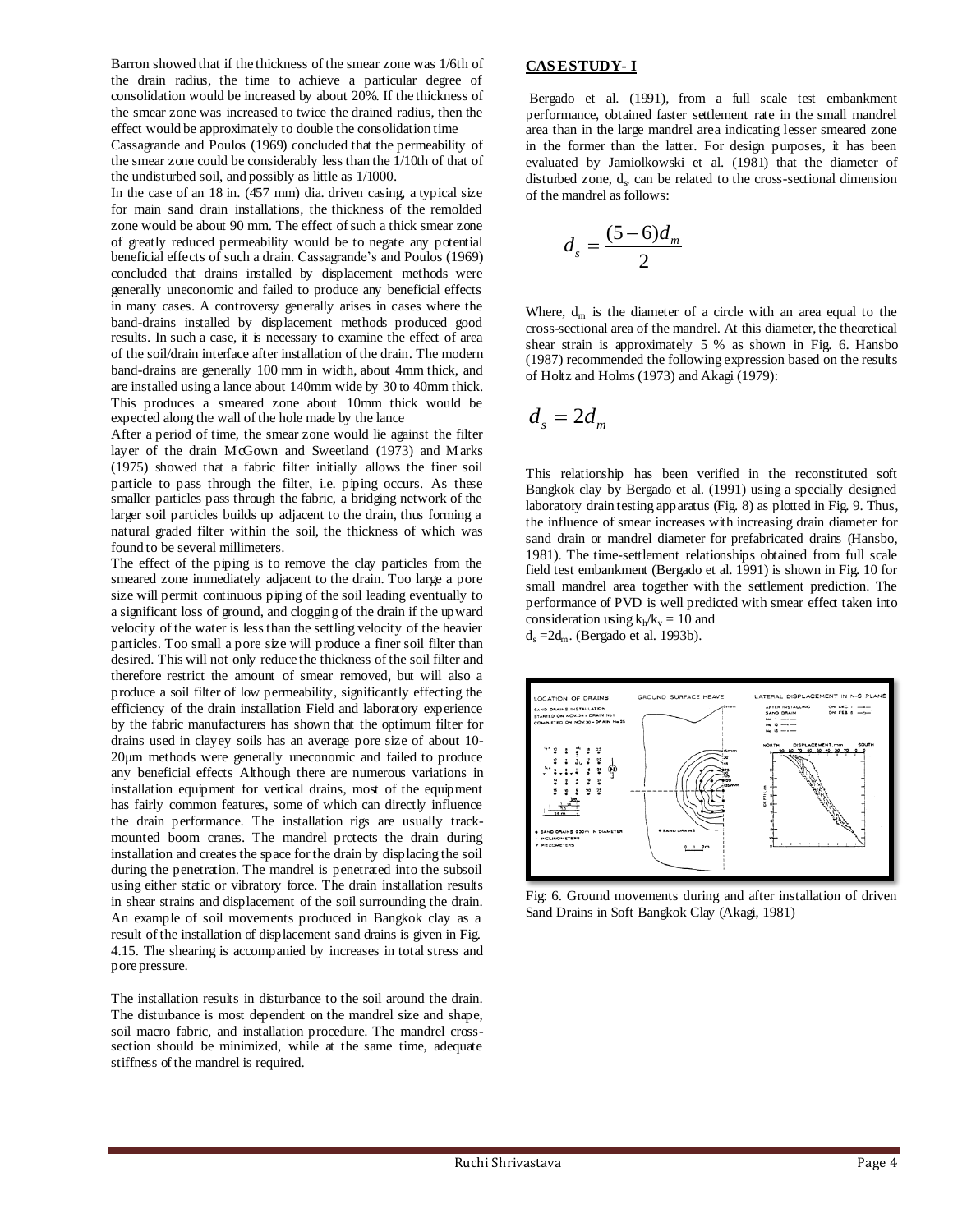

Fig.7. Approximation of Disturbed Zone Around the Mandrel (Rixner et al. 1986)



Fig.8. Schematic of Large Scale Consolidation Test Apparatus **(Bergado et al. 1991**)



Fig: 9. Effects of Smear on Rate of Settlement **(Bergado et al. 1991**)



Fig.10 Observed and Predicted Time- Settlement Relationship from Full Scale Field Test **(Bergado et al. 1993**)



Fig.11. **Kv/Ks Values with Effective Pressure (Bergado et al. 1991**)

## **CAS E STUDY II**

Atsuo Onoue carried a field study of consolidation by vertical drains taking well resistance and smear into consideration. The results obtained were as follows:



Fig:12. **Distribution of pore pressure ratio with smear without well resistance**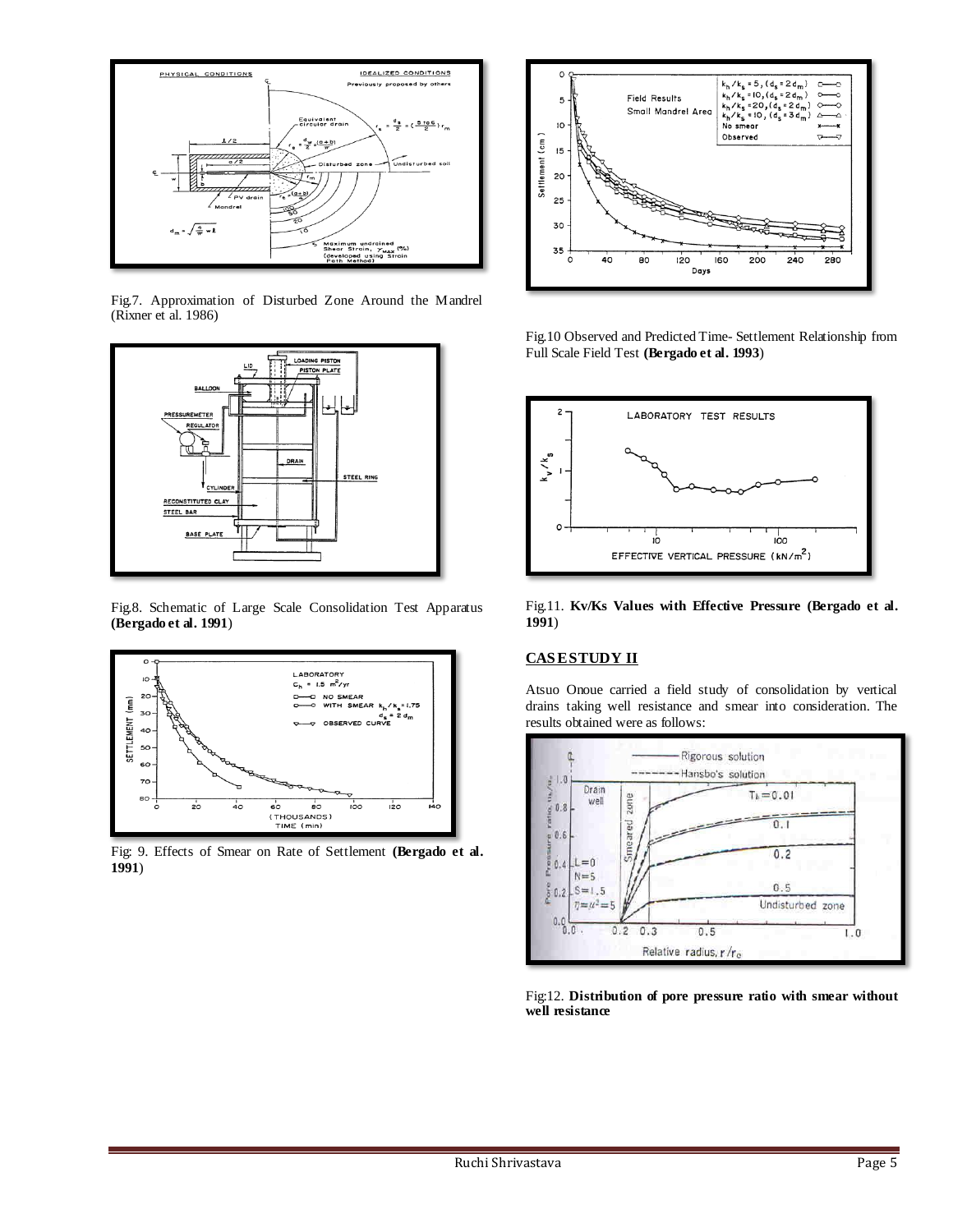

Fig: 13. **Distribution of pore pressure ratio in the presence and absence of smear**

#### **CONCLUSION**

- Vertical drains are generally used in cases where the compression of the soil is dominated by primary consolidation.
- Vertical drains accelerate the rate of consolidation and the rate of settlement.
- It leads to the considerable reduction in the construction and maintenance costs.
- Smear effects are generally caused during the installation of the drains by displacement methods such as driving and washing.
- It can be overcome by the proper selection of the drain filter fabric and the size of the lance.
- Generally surcharge loading eg. preloading, heavy tamping etc. can be used in along with the sand drains for better improvement of the compressible soils.
- Installation of mandrel leads to an extensive zone of disturbance, and considerable increase of pore water pressure, thus more attention is to be given to the equipment and installation procedure.
- Spacing, diameter and depth of the vertical drains have a considerable effect on the design of the drains against smear.

#### **REFERENCES**

Atkinson, M. A. & Eldred, P. J. L.; "Consolidation of soil using vertical drains"; Vertical Drains,Thomas Telford Publications Ltd., London, 1982

Akagi, T. (1977b), Effect bf displacement type sand drains on strength and compressibility of Soft Clays, Publications Dept. of Civil Eng'g., Tokyo Univ., Japan, 403 pp.

Akagi, T. (1979), Consolidation caused by mandrel-driven sand drains, Proc. 6th Asian Regional Conf. Soil Mech. and Found. Eng'g., Singapore, Vol. 1, pp. 125-128.

Akagi, T. (1981), Effects of mandrel-driven sand drains on soft clay, Proc. 10th Intt. Conf. Soil Mech. and Found. Eng'g., Stockholm, Vol. 1, 1981, pp. 581-584.

Albakri, W.H., Othman K., How, K.T., and Chan, P.C.(1990), Vertical drain embankment trial at Sungai Juru, Proc. Sem. N-S Expressway, Kuala Lumpur, Malaysia, pp. 195-205.

Asaoka, A. (1978), Observational procedure for settlement prediction, Soils and Foundations, Vol. 18, No. 4, pp. 87-101.

Asaoka, A., Matsuo, M., and Kodaka, T. (1991), Undrained bearing capacity of clay with sand piles, Proc. 9th Asian Reg. Conf. on Soil Mech. and Found. Eng'g., Bangkok, Thailand, Vol. 1, pp. 467-470.

Balasubramaniam, A.S., Brenner, R.P., Mallawaaratchy, G.U., and Kuvijitjaru, S. (1980), Performance of sand drains in a test embankment in soft Bangkok clay, Proc. 6th Southeast Asian Conf. Soil Eng'g., Taipei, pp. 447-468.

Barron, R.A. (1948), Consolidation of fine-grained soils by drain wells, Trans. ASCE No. 2346, pp. 718-754.

Belloni, L., Bondioli, S., and Sembenelli, P.(1979), Building permanent structures on swampy soils for Kalayaan Pumped Storage Plant, Philippines, Proc. Asian Reg. Conf. Soil Mech. and Found. Eng'g., Singapore, Vol. 2, pp. 215-225.

Bergado, D.T. (1992), Investigations of effectiveness of Flodrain vertical drains on ,undisturbed' soft Bangkok clay using laboratory model test, Report submitted to General Engineering Ltd., Bangkok, Thailand, and Geosynthetics Department Nylex (Malaysia) Berhad, Malaysia.

Bergado, D.T., Miura, N., Singh, N., and Panichayatum, B. (1988), Improvement of soft Bangkok clay using vertical band drains based on full-scale test, Proc. Int. Conf. Eng'g. Problems of Reg. Soils, Beijing, China, pp. 379-384.

Bergado, D.T., Ahmed, S., Sampaco, C.L., and Balasubramaniam, A.S. (1990a), Settlements of Bangna-Bangpakong Highway on soft Bangkok clay, J. Geotech. Eng'g. Div., ASCE, Vol. 116, No. 1, pp. 136-155.

Bergado, D.T., Singh, N., Sim, S.H., Panichayatum, B., Sampaco, C.L., and Balasubramaniam, A.S.(1990b), Improvement of soft Bangkok clay using vertical geotextile band drains compared with granular piles, Geotextiles and Geomembranes J., Vol 9, No.3, pp. 203-231.

Bergado, D.T., Asakami, H., Alfaro, M.C., and Balasubramaniam, A.S. (1991), Smear effects of vertical drains on soft Bangkok clay, J. Geotech. Eng'g. Div., ASCE, Vol. 117, No. 10 pp. 1509-1530.

Bergado, D.T., Enriquez, A.S., Sampaco, C.L., Alfaro, M.C., and Balasubramaniam, A.S. (1992), Inverse analysis of geotechnical parameters on improved soft Bangkok clay, J. Geotech. Eng'g. Div., ASCE, Vol. 118, No.7, pp. 1012-1030.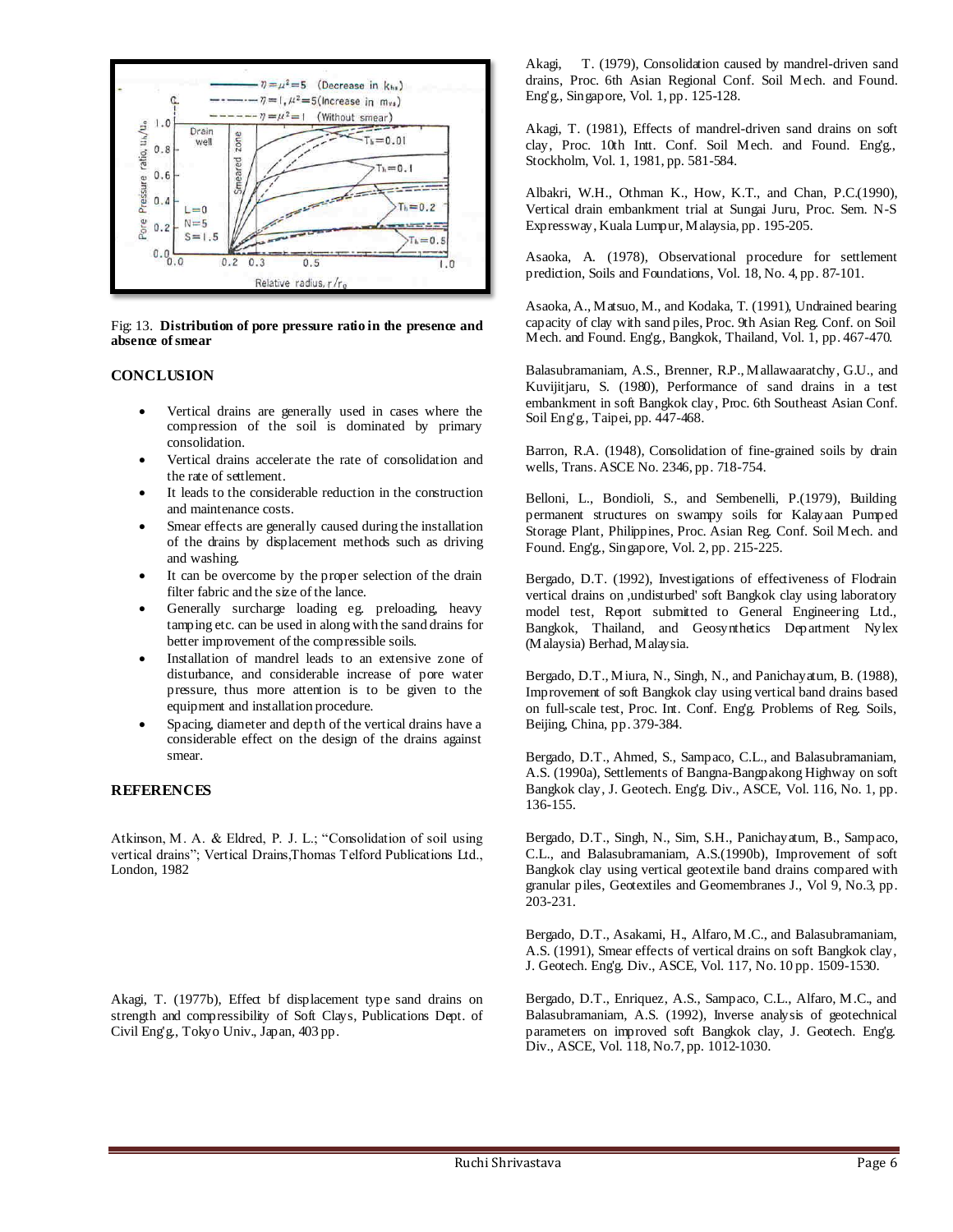Bergado, D.T., Alfaro, M.C., and Balasubramaniam, A.S. (1993a), Improvement of soft Bangkok clay using vertical drains, Geotextiles and Geomembranes J., Vol. 12, No. 7, pp. 615-664.

Bergado, D.T., Mukherjee, K., Alfaro, M.C., and Balasubramaniam, A.S. (1993b), Prediction of vertical band drain performance by finite element method, Geotextiles and Geomembranes J., Vol. 12, No. 6, pp. 567-586.

Bergado, D.T., and Long, P.V. (1994), Numerical analysis of embankment on subsiding ground improved by vertical drains, Proc. Int'l. Conf. Soil Mech. and Found. Eng'g., New Delhi, pp. 1361-1366.

Brenner, R.P., Balasubramaniam, A.S., Chotivittayathanin, R., and Pananookooln (1979), Pore Pressures from pile driving in Bangkok clay, Proc. 6th Asian Reg. Conf. Soil Mech. and Found. Eng'g., Singapore, Vol. 1, pp. 133-136.

Brenner, R.P., and Prebaharan, N. (1983), Analysis of sandwick performance in soft Bangkok clay, Proc. 8th European Conf. Soil Mech. and Found. Eng'g., Helsinki, pp. 579-586.

Carillo, N. (1942), Simple two-and three-dimensional cases in the theory of consolidation of soils, J. of Mathematics and Physics, Vol. 21, No. 1, pp. 1-5.

Carroll, R.G. Jr. (1983), Geotextile filter criteria, TRR 916, Engineering Fabrics in Transportation Construction, Washington DC., pp. 46-53.

Casagrande, L., and Poulos, S. (1969), On effectiveness of sand drains, Canadian Geotech. J., Vol. 6, No. 3, pp. 236-287.

Cedergreen, H. (1972), Seepage control in earth dams, In Embankment Dam Eng'g. Casagrande Volume, John Wiley and Sons, pp. 21-45.

Chen, R.H., and Chen, C.N., (1986), Permeability characteristics of prefabricated vertical drains, Proc. 3rd Intl. Conf. on Geotextiles, Vienna, Austria, pp. 785-790.

Cheung, Y.K., and Lee, P.K. (1991), Some remarks on two and three dimensional consolidation analysis of sand-drained ground, Computers and Geotechnics, Vol. 12, pp. 73-87.

Choa, V., Karunaratne, G.P., Ramaswamy, S.D., Vijiaratnam, A., and Lee, S.L. (1979), Pilot test for soil stabilization at Changi Airport, Proc. 6th Asian Reg. Conf. Soil Mech. and Found. Eng'g., Singapore, Vol. 1, pp. 141-144.

Choa, V., Karunaratne, G.P., Ramaswamy, S.D., Vijiaratnam, A., and Lee, S.L. (1981), Drain performance in Changi marine clay, Proc. 10th Intl. Conf. Soil Mech. and Found. Eng'g., Stockholm, Vol. 3, pp. 623-626.

Chai, Jun-Chun & Miura, Norihiko(March, 1999); "Investigation of the factors affecting vertical drain behaviour"; Journal of Geotechnical and Environmental Engineering, Vol. 125, No. 3, pp. 216-226

Chou, N.S., Chou, K.T., Lee, C.C., and Tsai, K.W. (1980), Preloading by water testing laminated sand drains for a 65,000 ton raw water tank in Taiwan, Proc. 6th Southeast Asian Reg. Conf. Soil Eng'g., Taipei, pp. 485-492.

Duncan, J.M., D'Ozario, T.B., Chang, C.S., Wong, K.S., and Namiq, L.I. (1981), CON213: A finite element computer program for analysis of consolidation, Report No. UCB/GT/81-01 to US Army Engineers Waterways Experiment Station, Vickburg, Mississippi, and Nikken-Sekkei, Japan, Univ. of California, Berkeley.

D'Orazio, T.B., and Duncan,J.M. (1982), CONSAX: A computer program for axisymmetric finite element analysis of consolidation, Report No. UCB/GT/82-01 to Nikken-Sekkei, Japan, Univ. of California, Berkeley, Calif.

Hansbo, S. (1979), Consolidation of clay by bandshaped prefabricated drains. Ground Eng'g., Vol. 12, No. 5, pp. 16-25.

Hansbo, S. (1981), Consolidation of fine-grained soils by prefabricated drains, Proc. 10th Intl. Conf. Soil Mech. and Found. Eng'g., Stockholm, Vol. 3, pp. 12-22.

Hansbo, S., Jamiolkowski, M. & Kok, L.; "Consolidation by vertical drains"; Vertical Drains, Thomas Telford Publications Ltd., London, 1982

Hansbo, S. (1987), Design aspects of vertical drains and lime column installations, Proc. 9th Southeast Asian Geotech. Conf., Bangkok, Thailand, Vol. 2, pp. 8-12.

Holtz, R.D., and Holm, G. (1973), Excavation and sampling around some sand drains at Ska-Edeby, Sweden, Proc. Nordic Geotech. Meeting, Trondheim, NGI, Oslo.

Holtz, R.D. (1987), Preloading with prefabricated vertical strip drain, Geotextiles and Geomembranes J., Vol. 6, pp. 109-131.

Indraratna, B. & Redana, I. W. (February, 1998); "Laboratory determination of smear zone due to vertical drain installation"; Journal of Geotechnical and Environmental Engineering, Vol. 124, No. 2, pp. 180-184

Jamiolkowski, M., and Lancellotta, R. (1981), Consolidation by vertical drains-uncertainties involved in prediction of settlement rates, Panel Discussion, Proc. 10th Intl. Conf. Soil Mech. and Found. Eng'g., Stockholm.

Jamiolkowski, M., Lancellotta, R., and Wolski, W. (1983), Precompression and speeding up consolidation, General Report, Special Session 6, Proc. 8th Europe Conf. Soil Mech. and Found. Eng'g., Helsinki, Vol. 3, pp. 1201-1226.

Jeon, H. Y., Kim, S. H., Chung, Y. I., Yoo, H. K. & Mlynarek, J. (October 2003); "Assessments of long-term filtration performance fo degradable prefabricated drains"; Polymer Testing, Vol. 22, Iss. 7,pp. 779-784

Kamei, K., Hiratsuka, T., and Nakamizo, A. (1984), Drainage and shearing characteristics of normal consolidated viscous clay (In Japanese), J. of Soil Eng'g. Society, Vol. 19, pp. 390-392.